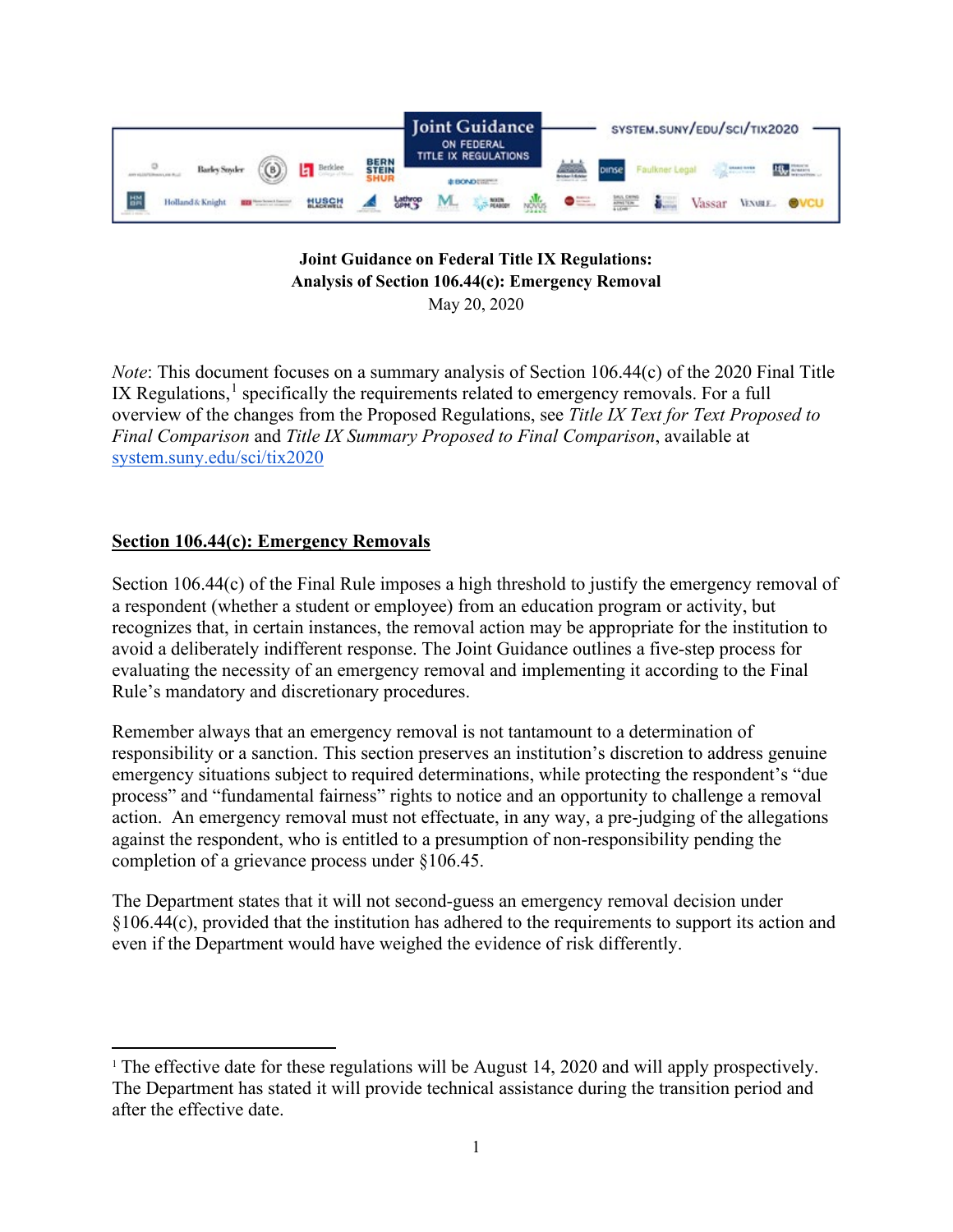#### **When is an emergency removal allowed?**

Section 106.44(c) enables an institution to respond quickly to an emergency. An institution may remove a respondent on an emergency basis whether a grievance process is underway or not. This section does not impose a temporal restriction on when an emergency removal may be considered and implemented, because risks arising from sexual harassment can occur at any time.

Specifically, there must be an emergency situation "arising from" alleged conduct that could constitute "sexual harassment" as defined in § 106.30. An emergency removal is not limited to instances where the complainant has reported an alleged sexual assault or rape, but could also be justified to address alleged severe, pervasive and objectively offensive verbal or online harassment. The identification of an immediate risk situation is not limited to the details of the alleged sexual harassment incident itself, but may also evaluate and respond to a respondent's related post-incident actions or behaviors.

If the respondent's actions pose an immediate and identified threat, but do not "arise from" allegations of "sexual harassment" (for example, where a student has brought a weapon to school unrelated to any sexual harassment allegations),  $\S$  106.44(c) does not apply, and the institution is free to respond under its code of conduct or in accordance with applicable laws.

## **Step 1 – Conduct a prompt individualized safety and risk analysis**

Section 106.44(c) requires an "individualized safety or risk analysis," which cannot be based upon generalized, hypothetical or speculative beliefs or assumptions that a respondent could pose a risk to someone's physical health or safety. Because the safety and risk analysis is "individualized," it focuses upon the particular respondent and examines the specific circumstances "arising from the allegations of sexual harassment" posing an immediate threat to a person's physical health or safety. There is no "one-size fits all" for an individualized safety and risk analysis. Section 106.44(c) does not limit the factors that an institution may consider in the required analysis, leaving institutions with some flexibility to apply existing risk assessment protocols and applicable State laws and best practices.

An institution must determine the most-efficient manner to undertake the analysis in light of the surrounding circumstances and exigencies. Section 106.44(c) is silent on this issue, again entrusting the choice to the institution's discretion. The institution may designate a specially trained employee or convene an interdisciplinary threat assessment team to oversee and review the analysis.

While this section does not override any existing institutional structures for evaluating risk, it makes clear that all designated personnel must be free of bias and avoid conflicts of interest, and their involvement in the removal analysis could preclude their later participation in the grievance process. Institutions may need to review their existing reporting and evaluation structures to ensure that they will not produce conflicts of interest or bias in violation of the regulation.

Section 106.44(c) is also silent regarding the scope and type of evidence necessary to support the individualized safety and risk analysis. The Department has declined to require that the "assessment be based on objective evidence, current medical knowledge, or performed by a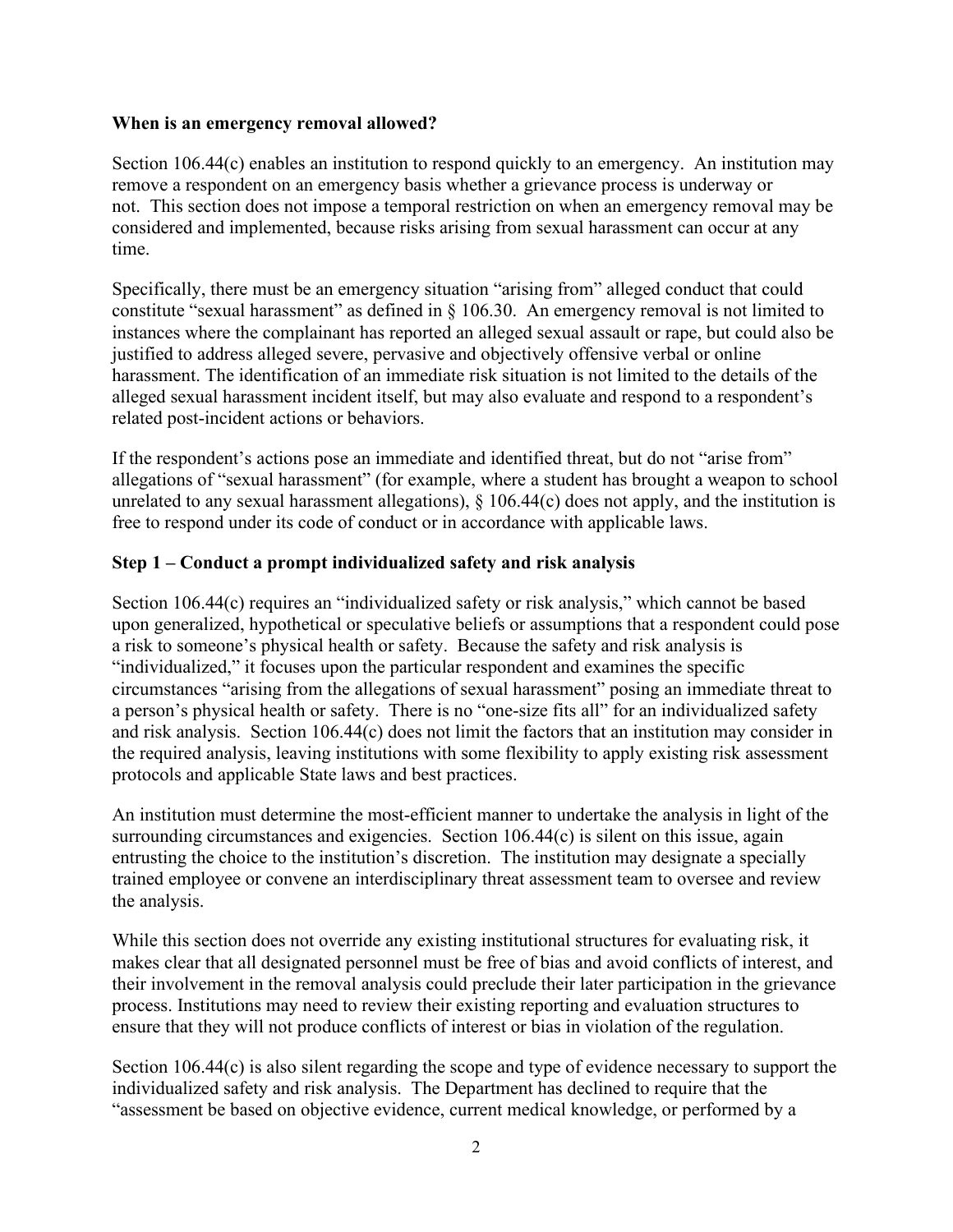licensed evaluator," seeking to leave flexibility in the institution's choice in how to conduct risk analysis. Nothing in the regulations precludes an institution from adopting a policy or practice of relying on objective evidence, current medical knowledge, or a licensed evaluator in its emergency removal process.

# **Step 2 - Make the required findings**

# · **"Immediate threat"**

The individualized safety and risk analysis must confirm that there is an "immediate threat" justifying and compelling an emergency removal. Questions will arise, for example, regarding the significance and weight that should be applied to a complainant's subjective fear of a threat versus an objective reasonable person standard. Further, the analysis should assess the respondent's propensity, opportunity, and ability to effectuate a stated or potential threat. The determination will be fact-specific and nuanced, subject to a careful evaluation whether appropriate supportive measures are a more appropriate and less restrictive means to negate or sufficiently minimize the likelihood of a threat's occurrence.

# · **"To the physical health or safety of any student or other individual"**

The immediate threat must be to the "physical health or safety" of one or more individuals, who may be the respondent, the complainant, or any other individual (such as a third-party witness). "Physical" modifies both "health or safety," which the Department states was purposefully designed to ensure that the emergency removal provision "is not used inappropriately to prematurely punish respondents by relying on a person's mental or emotional 'health or safety' to justify an emergency removal, as the emotional and mental well-being of complainants may be addressed by recipients via supporting measures . . . ." 85 Fed. Reg. 30225 (May 19, 2020).

Consequently, if the respondent presents an immediate non-physical health or safety threat to another individual (e.g. emotional impacts), the responsive action must focus on appropriate supportive measures to ensure the individual's equal access to education, not the respondent's emergency removal.

The evidentiary lines between "physical" versus "emotional" threats and impacts may not be easily and clearly demarcated, and the determination of "physical" risks of harm justifying an emergency removal must be thoroughly evaluated and documented. Challenging factual evaluations will especially arise in the assessment of conduct with no overt act, such as speech, text messages and virtual interactions.

## · **"Arising from the allegations of sexual harassment"**

As stated above, the emergency situation must specifically arise from the allegations of sexual harassment. For example, the Department notes that if a respondent threatens physical violence against the complainant in response to the complainant's allegations of verbal harassment by the respondent, an immediate threat to the complainant's physical safety would appear to be sufficiently connected to the sexual harassment allegations. Similarly, a respondent's threat of physical self-harm after being accused of sexual harassment could justify an emergency removal.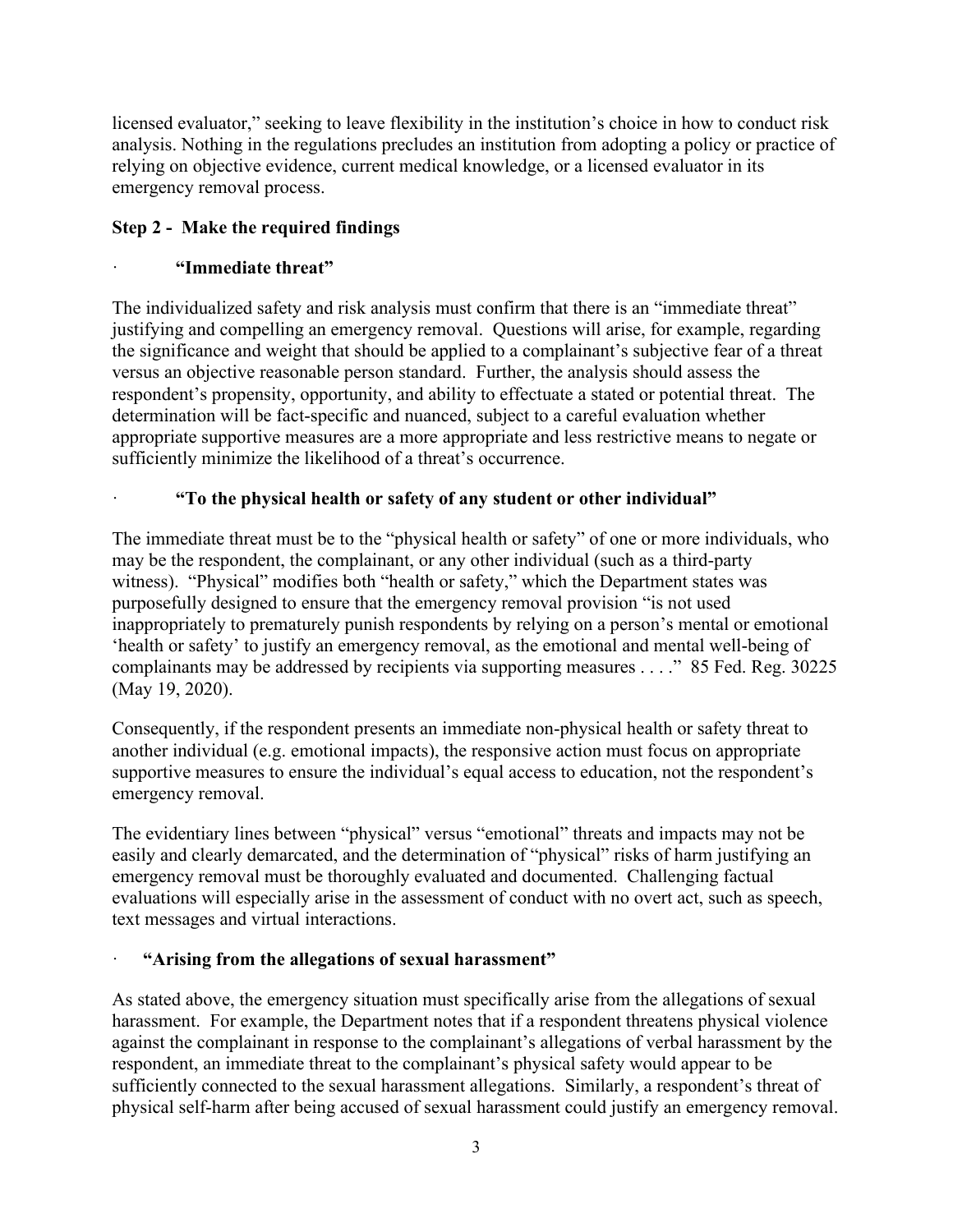The nexus may be more attenuated or less evident when the threat of physical harm appears directed to someone other than the complainant. *See*, 85 Fed. Reg. at 30225.

## **Step 3 – Evaluate the applicability of disability laws to the removal decision**

A respondent may not be subject to an emergency removal without full and appropriate consideration of applicable disability laws. Persons designated to conduct the required risk analysis and to make the removal decision should be appropriately trained regarding the requirements and interplay of both Title IX and applicable disability law provisions, including the Individuals with Disabilities Education Act, Section 504 of the Rehabilitation Act, the Americans with Disabilities Act, and any relevant State laws.

## **Step 4 – Consider the appropriateness of supportive measures in lieu of an emergency removal**

By its terms, § 106.44(c) applies only to genuine and demonstrated emergency situations. Before imposing a respondent's emergency removal, the institution must ensure that its action does not equate to or effectuate an improper bypassing of the prohibitions in §§ 106.44(a) and 106.45(b)(1)(i) against imposition of sanctions or other actions that are not supportive measures without first following the § 106.45 grievance process.

The emergency removal analysis requires a careful and cautious balancing of concurrent factors – the institution's obligation to offer and provide prompt supportive measures to a complainant to ensure equal educational access, the adverse impacts of separating a respondent from educational opportunities and benefits, and the institution's obligation to protect the health and safety of its community. The Department emphasizes that "[s]upportive measures prove one avenue for [institutions] to protect the safety of parties and permissibly may affect and even burden the respondent, so long as the burden is not unreasonable." 85 Fed. Reg. at 30231. Also, the right to remove a respondent on an emergency basis encompasses the lesser authority to instead impose a partial exclusion from specific programs or activities.

In assessing an emergency removal, an institution should consider the anticipated timing to complete an investigation and hearing, as a removal will vary in its length and impacts based upon the duration of the grievance process. The Department has not imposed any temporal limitation on the term of the emergency removal, but nothing in the regulations precludes an institution from conducting interim assessments of whether the immediate threat to physical health or safety of a student or another individual remains unchanged or has sufficiently dissipated to support the respondent's return to programs or activities wholly or partially.

### **Step 5 – Provide the respondent with notice and an "immediate" opportunity to challenge the emergency removal**

The respondent has the right to receive notice of the emergency removal and an immediate opportunity to challenge the action. The Department does not prescribe specific post-removal procedures to provide the required notice and effectuate the opportunity to challenge, leaving the institution with the appropriate discretion to select and implement the respondent's rights under the circumstances. The notice should be sufficiently detailed to alert the respondent to the